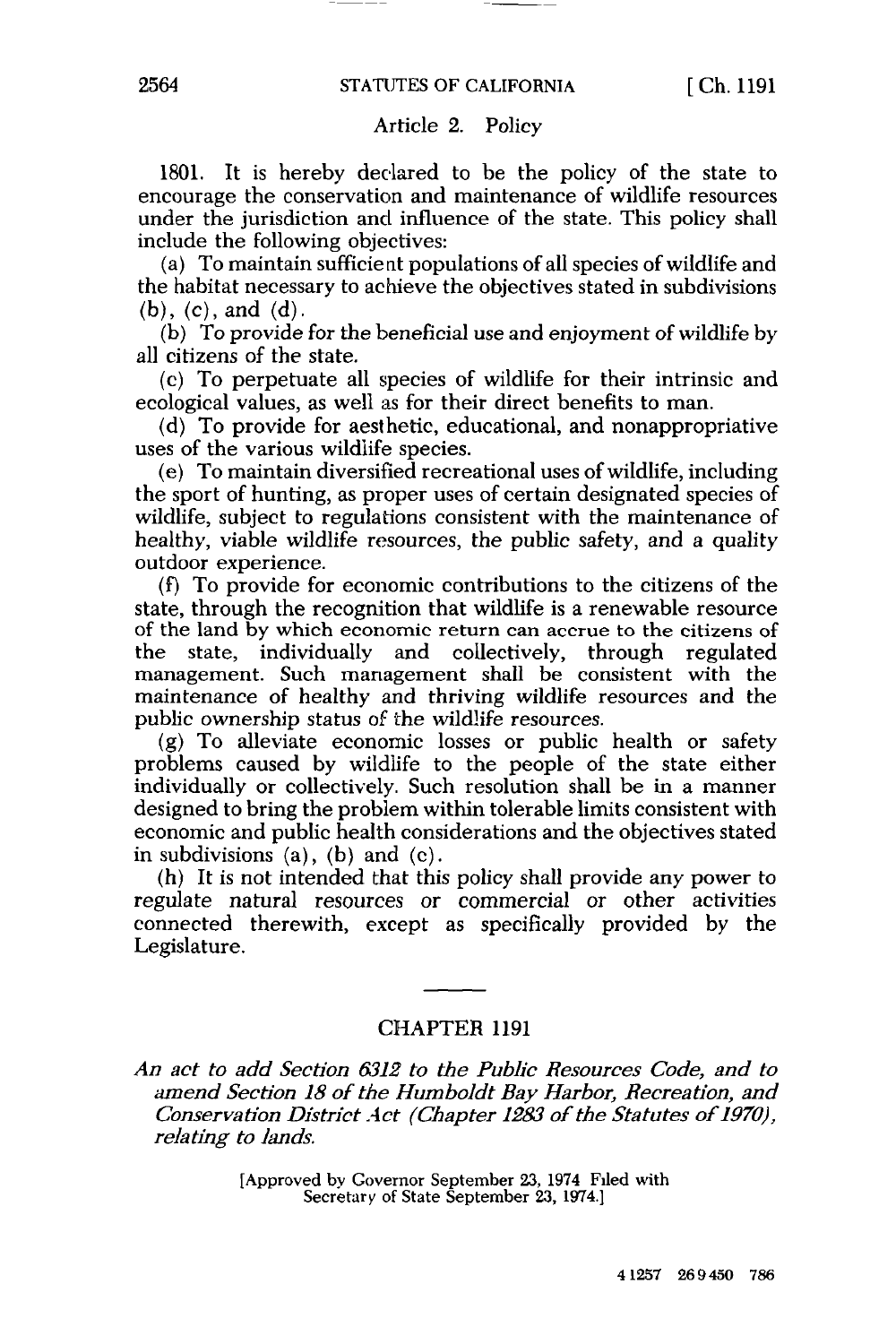*The people of the State of California do enact as follows:* 

SECTION 1. Section 6312 is added to the Public Resources Code, to read:

6312. Neither the state, nor any political subdivision thereof, shall take possession of lawful improvements on validly granted or patented tidelands or submerged lands without the tender of a fair and just compensation for such lawful improvements as may have been made in good faith by the grantee or patentee or his successors in interest pursuant to any express or implied license contained in the grant or patent.

Nothing herein contained shall be deemed to prevent the parties to a grant or patent of tidelands from agreeing, as a part of such grant or patent, that there shall be no compensation paid for any improvement made on those tidelands to which such agreement relates.

Nothing herein contained is intended to increase, diminish, or affect the title of any person in any validly granted or patented tidelands or submerged lands.

This section shall not be construed to require compensation for any change in the use of tidelands or submerged lands as a result of governmental regulation that prohibits, restricts, delays, or otherwise affects the construction of any planned or contemplated improvement.

As used in this section, the term "grant" or "granted" shall not be construed to apply to legislative grants in trust to local governmental entities.

SEC. 2. Section 18 of the Humboldt Bay Harbor, Recreation, and Conservation District Act (Chapter 1283 of the Statutes of 1970) is amended to read:

Sec. 18. Upon the establishment of the district, the Cities of Eureka and Arcata may convey to the district all their right, title and interest in and to such tidelands and submerged lands, together with any improvements or facilities therein or thereon, upon and subject to such terms and conditions as shall be mutually agreed upon by the district and the cities, including reasonable commitments by the district to pay to the cities the cost of maintenance or improvement of such tidelands and submerged lands during such time as the same were subject to the jurisdiction and control of the cities. Nothing herein contained shall be construed to impose any obligation upon the district to accept the conveyance of any tidelands or submerged lands from the Cities of Eureka and Arcata. There is hereby granted to the district as of the date of the establishment of the district all the right, title, and interest of the State of California held by virtue of its sovereignty in and to any ungranted tidelands and submerged lands, whether filled or unfilled, situated within Humboldt Bay, as defined in subdivision (f) of Section 3 of this act. The district shall hold such lands in trust for the uses and purposes and subject to the terms and conditions which are set forth in this act.